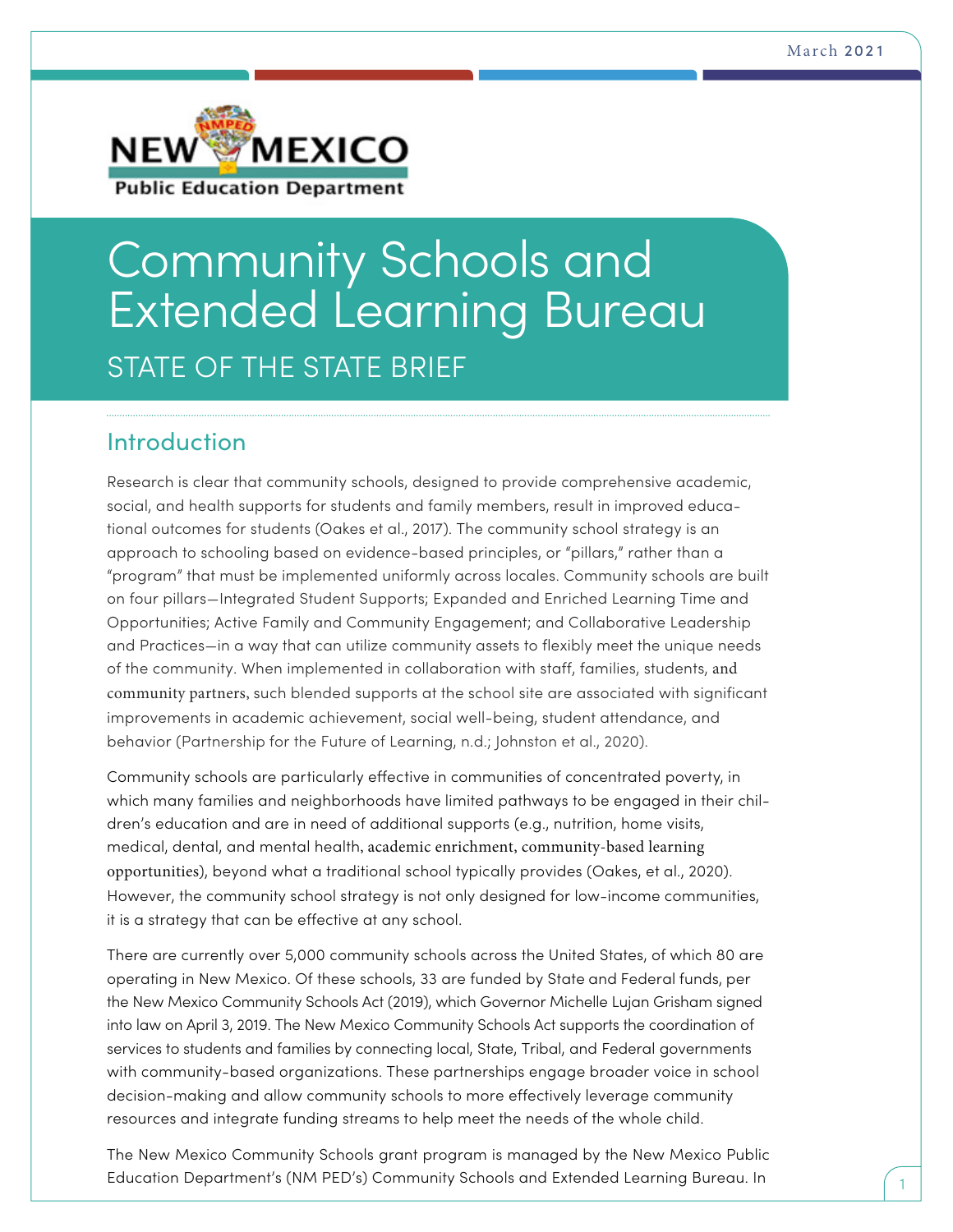addition to administering the grants, the NM PED provides responsive training, technical assistance, and resources to support current and future community schools in the state.

The purpose of this brief is to provide a snapshot of New Mexico's diverse pre-kindergarten through high school community school grantees. It highlights specific programs and practices that grantees have used in the first year of implementation, despite many challenges presented by the COVID-19 pandemic. Each school spotlight highlights one school's recent innovative approach to meeting their school community's specific needs within one of the four researched-based community school pillars identified in the Partnership for the Future of Learning's Community Schools Playbook (n.d.):

- **1.** Integrated Student Supports,
- **2.** Expanded and Enriched Learning Time and Opportunities,
- **3.** Active Family and Community Engagement, and
- **4.** Collaborative Leadership and Practices.

Information included in this brief is based on data collected from interviews with a sample of community school grantee principals and coordinators, data from a New Mexico community schools survey administered in July 2020, and data on New Mexico's community schools compiled by the NM PED.

## New Mexico's Community Schools

A community school is a research-based, equity-driven *strategy and place that brings students, families, organizations, and communities together to transform education and create well-rounded educational opportunities and supports (Partnership for the Future of Learning, n.d.).*No two New Mexico community schools look alike. Each individual community school strategy reflects its own context of needs, assets, and priorities. However, one common element of a strong community school is a full-time community school coordinator. The community school coordinator is essential in integrating students, families, and community partners into the school decision-making process, focusing on a shared vision of student and school success to mitigate academic and life outcome inequities (Partnership for the Future of Learning, n.d., p. 3).

The New Mexico community schools' theory of action states: If schools and communities partner to provide integrated supports to students to meet the needs of the whole child in a culturally rich and inclusive environment, then students will be actively involved in their learning and in their communities; families and caregivers will be increasingly engaged in their children's education; and communities and businesses will sustain their support for the needs of students. The intended outcome of community schools in New Mexico reflects the outcome of the NM PED's overall mission statement "to ensure that ALL students are healthy, secure in their identity, and holistically prepared for college, career, and life" (New Mexico Public Education Department, n.d.).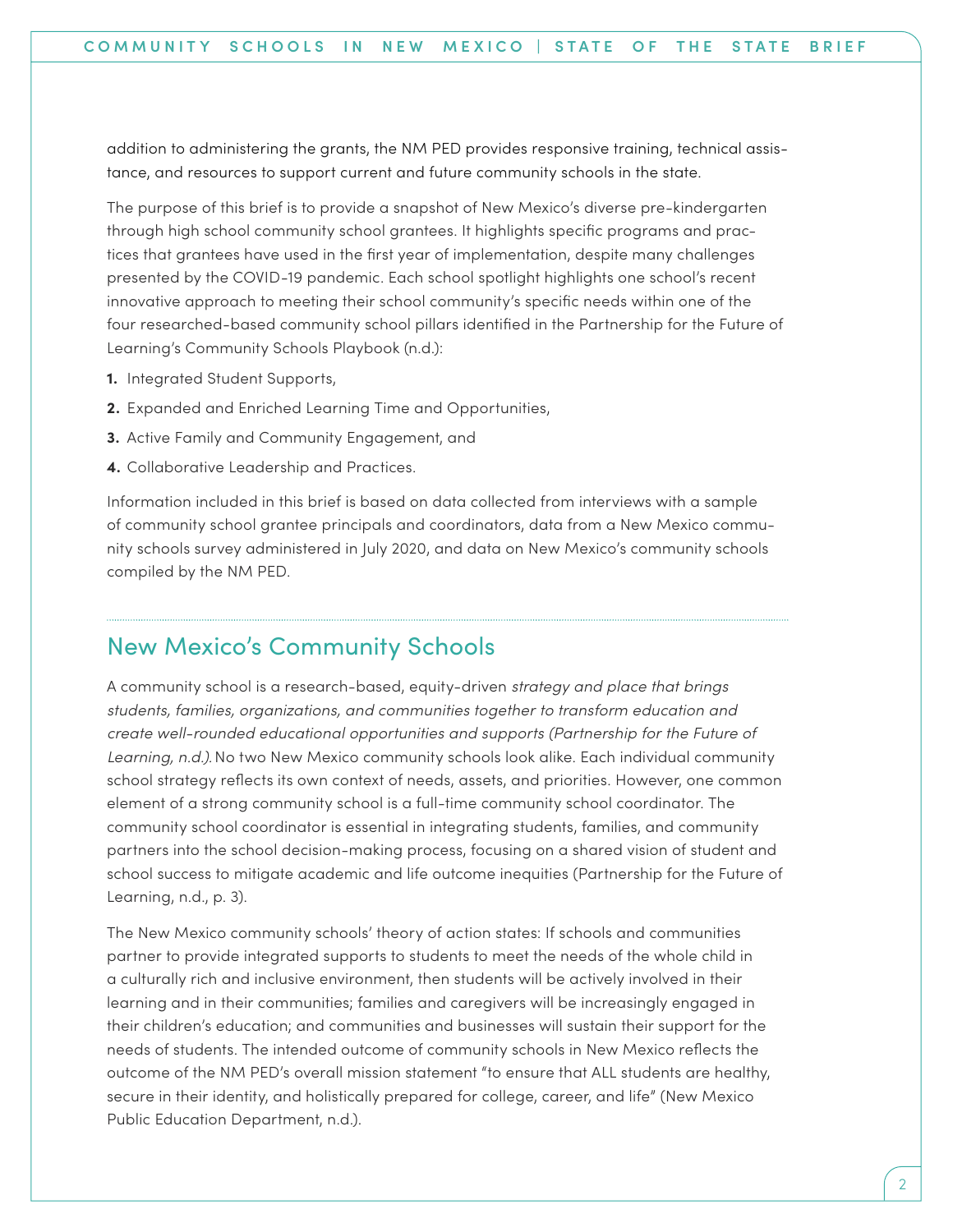

## Traditional/Charter Breakdown



## Map of New Mexico Community School Grantee Sites



School Grantee Sites

## Total Enrollment 11,048

## Demographics of Student Subgroups

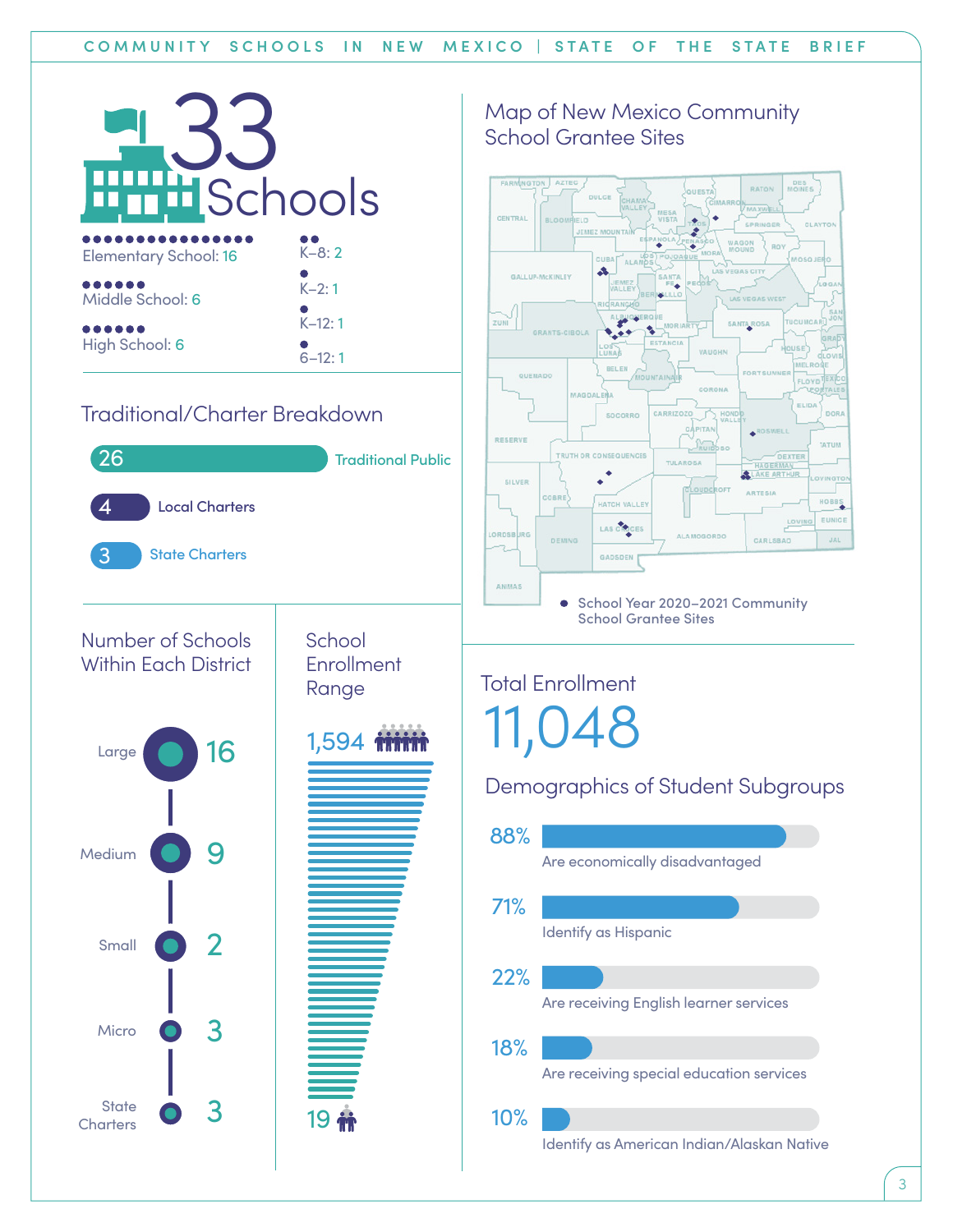## The Four Pillars in Action: Spotlight on New Mexico Community Schools

The four pillars of community schools align with the whole child approach of the community school strategy and are considered supporting practices through which schools work toward achieving successful outcomes for students. The strategies used within each pillar can reinforce each other and account for the school's unique context (Partnership for the Future of Learning, n.d., p. 9).

#### PILLAR 1: INTEGRATED STUDENT SUPPORTS

The first pillar of the community school strategy addresses non-academic and out-ofschool barriers to learning through key partnerships with social and health service agencies (Partnership for the Future of Learning, n.d., p. 29). Examples of strategies from New Mexico community schools include school-based health care and dental clinics, case management services, and family supports that are culturally and linguistically responsive.

## Spotlight on Robert F. Kennedy Charter School

Robert F. Kennedy Charter School (RFK) leverages community partnerships to provide critical health and nutrition supports to the families it serves. As part of the Albuquerque Public Schools, RFK operates from two campuses, one of which is in the southern part of the city of Albuquerque, and the other of which is in Southwest Mesa. RFK identifies the unique needs of the communities it serves on the two different campuses through an annual needs assessment. RFK takes a whole child approach to reduce barriers to student achievement. This approach has included establishing a school-based health center with funding from the New Mexico Department of Health and through partnerships with organizations such as Centro Sávila and orchestrating a behavioral health collaborative to provide culturally and linguistically relevant care and services to students. Sierra Mapel, RFK's community school coordinator, describes RFK's approach to establishing and strengthening partnerships, stating, "This work is relational, more



Î *Volunteers at RFK's Monthly Mobile Food Pantry pack produce into boxes in preparation for a COVID-safe drive through distribution of food. The site distributes between 2,000–5,000 pounds of fresh produce per month, or 20–50 lbs per family!*

than anything. You really have to develop one-on-one professional relationships with different stakeholders in the school in order to understand what is important to them, what they really care about, and how we can work together to bring some of the ideas and things that they care about to fruition." The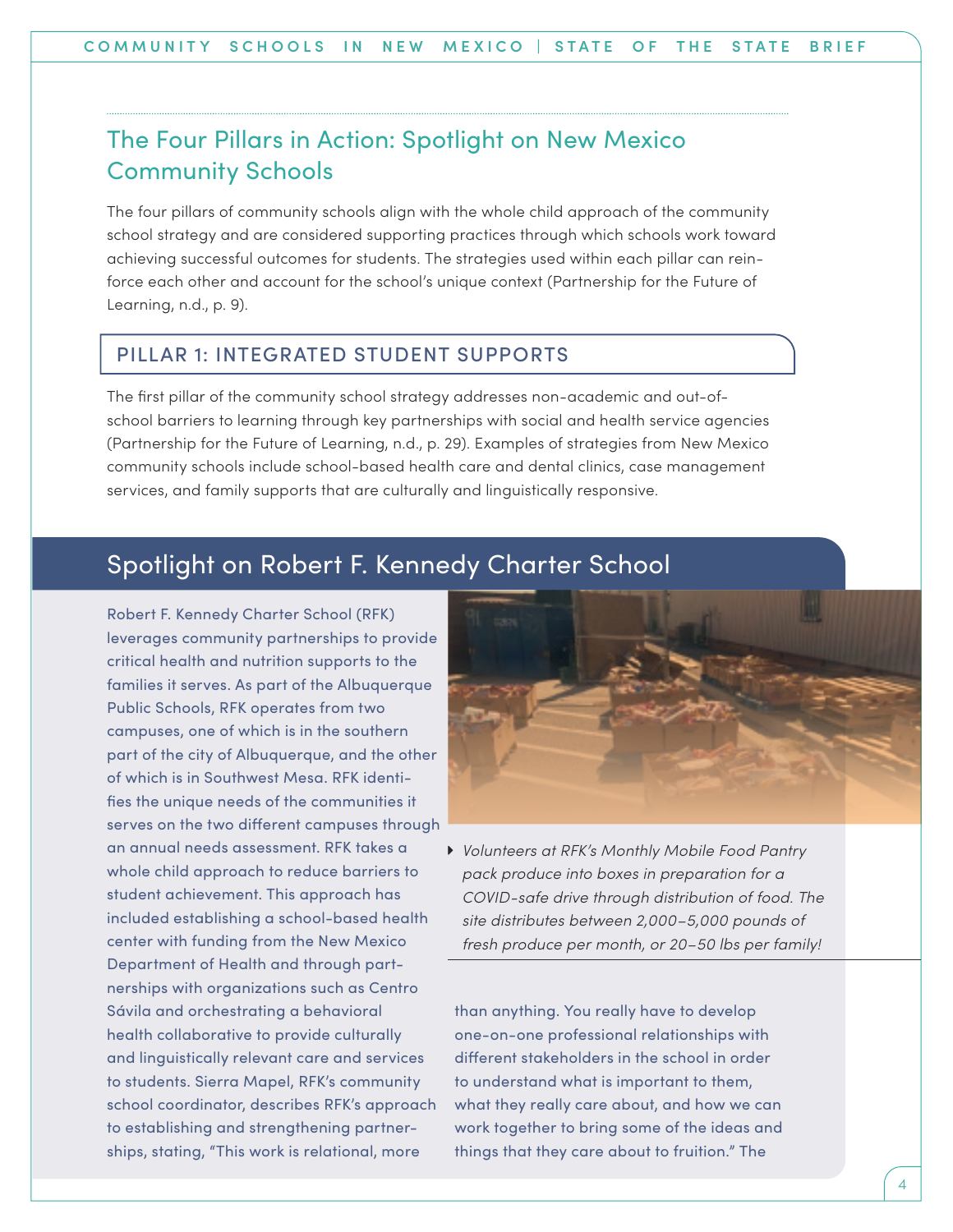school-based health center offers low- or no-cost primary care and behavioral health services to students under the age of 18 from RFK and other nearby schools. Through in-house health programs led by an on-site behavioral health team, Mapel has collaborated with other schools in the area allowing RFK to provide services to students and families enrolled in the school, as well as to families in the nearby community. RFK has provided comprehensive, annual support to between 12 and 15 of the school's neediest families, as well as a wide array of services to families in their community. These layered supports for families have been crucial, particularly during the COVID-19 pandemic.

In addition to school-based health services, RFK has also developed a program to provide food for families in the community.

Prior to COVID, RFK received a grant from the New Mexico Foundation and established a partnership with Roadrunner Food Bank to provide a monthly mobile food pantry. Although promoting the mobile food pantry, and recruiting families to participate, presented some initial challenges when it was first launched, Mapel and the family support officer persisted in building stronger connections and communication with families and students. As a result, when the COVID-19 shelter in place orders were first initiated, the program was able to immediately provide 100 boxes of food to RFK's students, families, and the community at large. Additionally, the mobile food pantry aligned its efforts with the local US Census Bureau office to increase participation in the 2020 Census and ensure families were counted.

#### PILLAR 2: EXPANDED AND ENRICHED LEARNING TIME AND **OPPORTUNITIES**

The second pillar of the community school strategy includes before-school, after-school, weekend, summer, and/or year-round programs that support students with additional academic and enrichment programs and activities that align with the school's curricular goals. These different learning opportunities are coordinated by the local community school coordinator in collaboration with teachers and community-based organizations. Such efforts improve academic learning and support the develop-ment of social, emotional, and life skills (Partnership for the Future of Learning, n.d., p. 40). In New Mexico community schools, students have access to a variety of expanded learning and enrichment opportunities, such as after-school programs in collaboration with the local non-profit partners, academic tutoring, career and technical education, leadership, music, art, and sustainable agriculture classes. During distance learning, students were provided with remote learning kits to support engagement at home.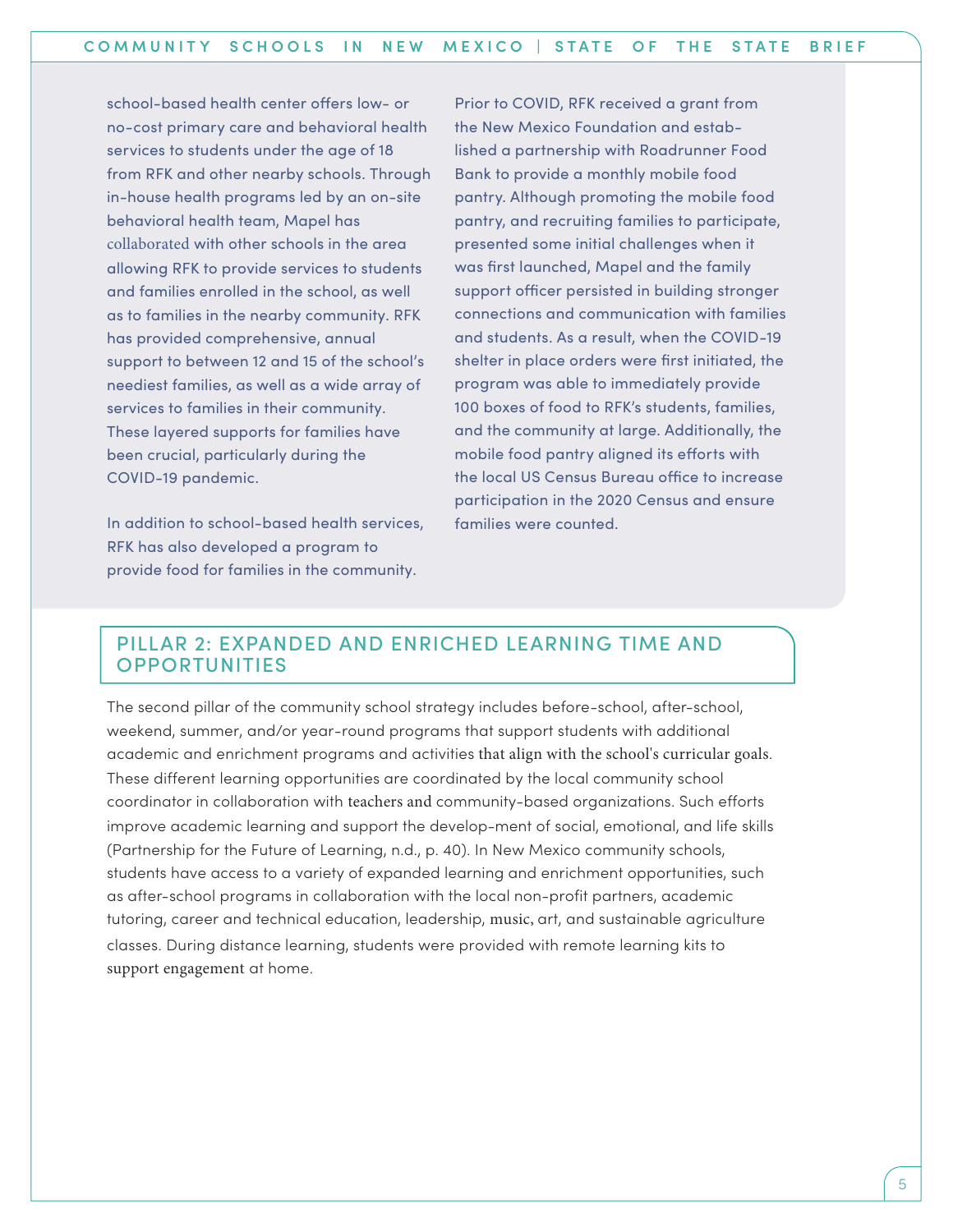## Spotlight on Los Padillas Elementary School

For the Los Padillas Elementary School, expanded and enriched learning time has taken on the air of, well, genius. Los Padillas has extended its school day by one hour and refers to this hour of student-driven activities as Genius Hour. The variety of activities and topics offered during this hour range from robotics to drama, dance, martial arts, crafts, and sports, and every six weeks—students' choices are re-identified through family and student surveys. Genius Hour is led and designed by teachers and offers students time at the end of the school day to explore activities and topics of interest to them.

The Genius Hour includes a meal and a 45-minute class session, in which students are placed into one of two groups based on their grade level: students in kindergarten through second grade, and those in the third through fifth grades. Each teacher works with between 8–12 students from various grade levels in their class, allowing for multi-grade interaction between the students and teachers. Each Genius Hour session lasts six weeks, and at its conclusion, students present their work to families and the community at a Genius Hour Showcase. Cesar Hérnandez, principal at Los Padillas Elementary School noted, "The biggest and best way to raise rigor, is to allow people to perform what they learn." Although all students continued to participate in Genius Hour during the pandemic, adjustments have been made, such as transitioning to virtual classes and the creation of a website to host a virtual showcase.

The Los Padillas Elementary School principal and transformation coach views Genius Hour as an approach to creating a school community that invites students to spend their after-school time in school and fosters an



Î *Girls flexing their STEM muscles during Los Padillas's Genius Hour.*

atmosphere in which teachers and students naturally forge meaningful relationships.

With one hundred percent of Los Padillas students participating in Genius Hour, there is a discernible impact on the school culture and student outcomes. School administrators have noted that after they implemented Genius Hour, chronic absenteeism declined by 9.67 percent between the 2017–18 and 2018–19 school years, and—once on the verge of shutting down— Los Padillas Elementary now has community members who have become notably more supportive and involved. In addition, parents and community members are provided access to classes at the school, including general educational development (GED) courses.

The stated goal of the Los Padillas Elementary School staff is to grow student agency and cultivate a welcoming and creative space. Staff are rapidly and carefully reconfiguring their school building into a hub for learning and community engagement, apparently well on their way to achieving their desired objective.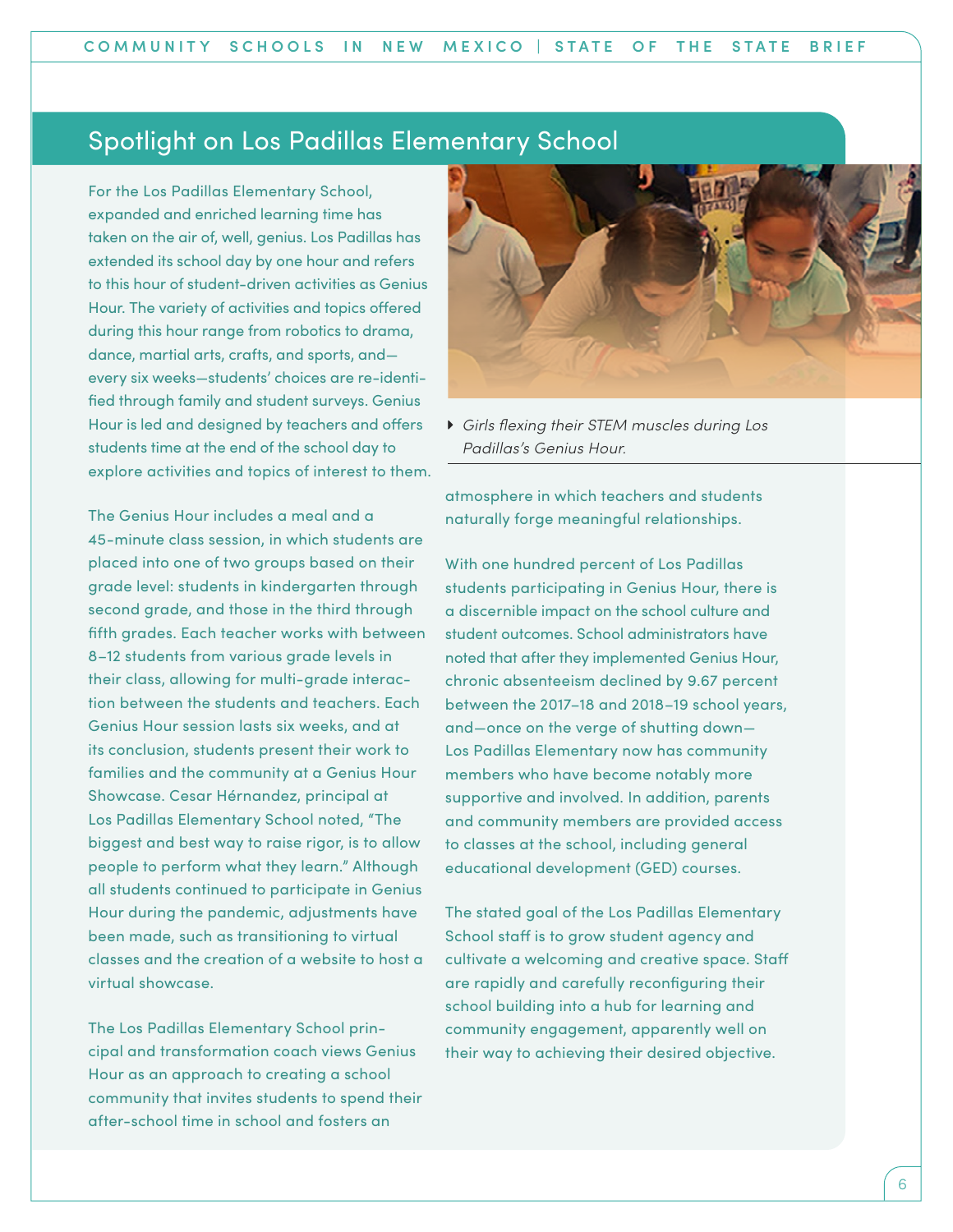#### PILLAR 3: ACTIVE FAMILY AND COMMUNITY ENGAGEMENT

The third pillar of the community school strategy embraces the experiences of stakeholder groups from diverse backgrounds in decision-making and encourages collaboration with parents or caregivers to promote a vision for student success (Partnership for the Future of Learning, n.d., p. 49). For example, one New Mexico community school has created a series of parent support workshops, while another is engaging families through a mural project and monthly Zoom forum events to celebrate student accomplishments, talents, and share their ideas.

## Spotlight on Peñasco Elementary School

Peñasco Elementary School, which draws students from across the district, is uniquely located within an area that is comprised of 15 unincorporated villages as well as the Picuris Pueblo, a historic pueblo in Taos County and home to members of the Pueblo people. The unincorporated status of the villages surrounding this rural school creates challenges in ensuring families are connected with resources and social services. By investing time to build relationships that are centered on trust and respect for the established cultures and traditions in the area, Peñasco Elementary School has become a valuable anchor in the community. Staff have leveraged their close relationships with families and community groups to support parents and caregivers to actively engage in their children's education and well-being.

Peñasco Elementary School is a central hub of family and community information for resources and social services. Michael Noll, community school coordinator at Peñasco Elementary School, shared, "Community schools is community-driven and makes sure the [school offerings] are specific to the community." The Peñasco Elementary School community school coordinator plays an integral role in actively engaging and connecting families and the community to the resources and services they need. For the Peñasco



Î *Peñasco Elementary School organized a turkey giveaway, in which 225 turkeys were given to district families during the Thanksgiving holiday.* 

Elementary School community school coordinator, active engagement has meant leveraging community partnerships to create an infrastructure of support to direct resources to those who need them. Outreach has included 1) creating a newsletter that is emailed and physically posted at the post office and other key places in the community, 2) making phone calls, 3) sending text messages, and 4) doing home visits with school families. It is, however, face-to-face contact that has proven to be most effective in Peñasco Elementary School's work with families. Given the current COVID context, this outreach format is also the most challenging. Because trusting relationships and leadership capacity were developed with families and key organizations in the community such as: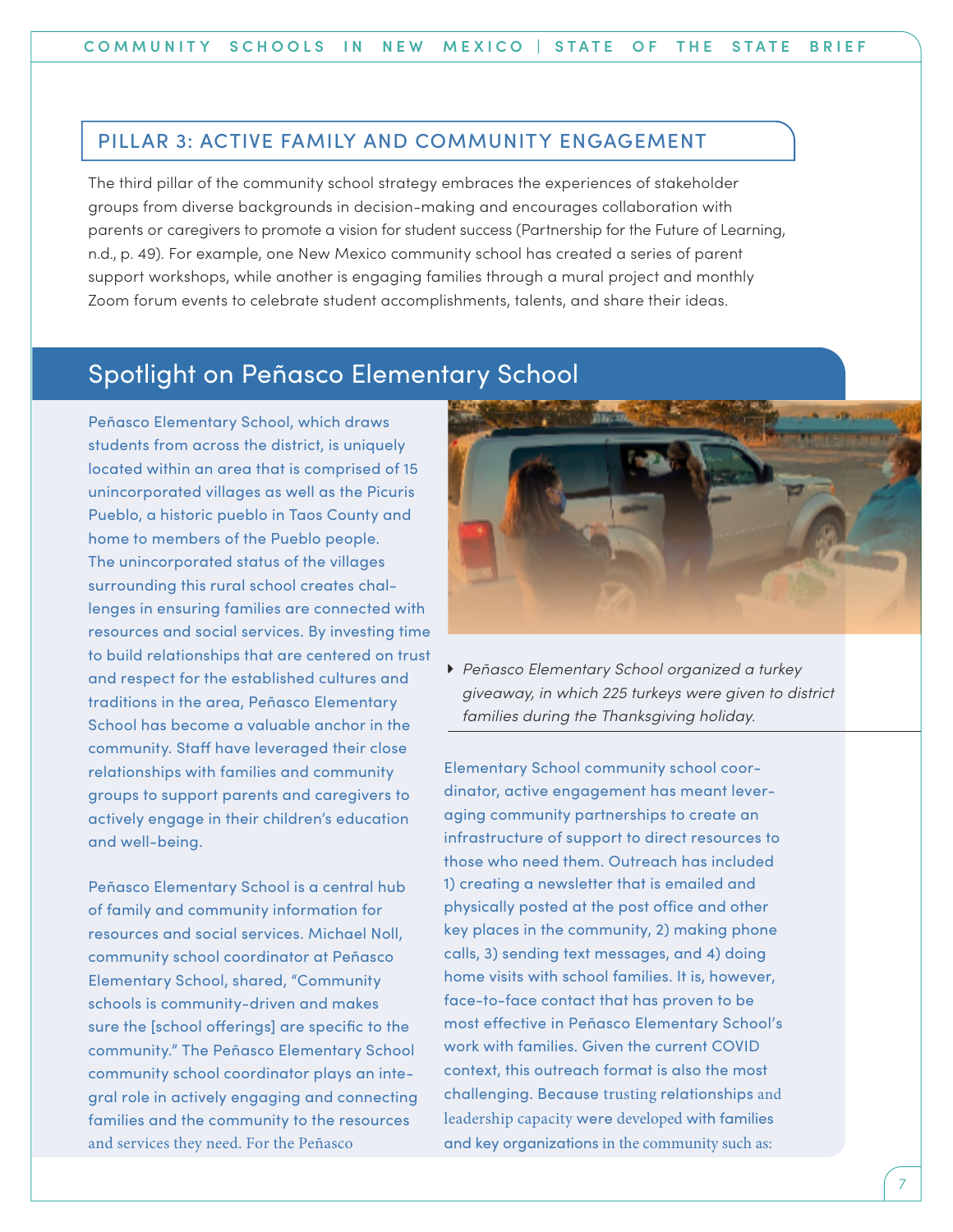El Centro, Taos Behavioral Health, and the Nurturing Center, the community school coordinator and district staff have been able to provide families with food, school supplies, financial assistance, internet access, and even running water. Moreover, these efforts have had the effect of building active family and community engagement in the school.

#### PILLAR 4: COLLABORATIVE LEADERSHIP AND PRACTICES

Effective implementation of the fourth and final pillar of the community school strategy can result in a culture of collective trust, professional learning, and shared responsibility for implementing the community school's strategies. Collaborative leadership practices are the foundational glue that reinforce and connect the other pillars, calling on the site-based leadership and the community school coordinator to work together to achieve determined outcomes (Partnership for the Future of Learning, n.d., p. 61). New Mexico community schools have implemented a variety of collaborative leadership strategies: the development of a diverse site-based leadership team or leadership council that ensures actionable voice of student, families, and communities is inherent in the school decision-making process and the organization of monthly community school partner meetings with school board and city council members, businesses, parents, and staff.

## Spotlight on Enos Garcia Elementary School

A leadership model rooted in collaboration and active listening has guided the Enos Garcia Elementary Community School Council (CS Council). Members of the Enos Garcia Elementary school leadership, as well as teachers, work alongside elected officials and non-profit and for-profit business leaders from Taos on the CS Council to develop the community school's strategy. Meeting biweekly since October 2019, the CS Council formed a vision, mission, and purpose for the community school while helping the community school coordinator launch various initiatives. Paula Oxoby-Hayett, Community School Coordinator at Enos Garcia Elementary School, is the liaison between the CS Council's work and the needs of families, students, and the community; she takes the lead on creating cohesion. Oxoby-Hayett, states, "The CS Council allows the community at large to understand the school better. This is a wonderful space where we can talk and understand each other better."



▶ Beth Tafoya, Educational Assistant (pictured on the *right) and Paula Oxoby-Hayett, Community School Coordinator (on the left) are shown seated at school desks that were distributed to families.*

By building strong relationships with each member of the council Oxoby-Hayett is able to bridge the needs of families and students with the resources, knowledge, and expertise of council members. Leveraging the connections that members of the council have to community resources has been critical, particularly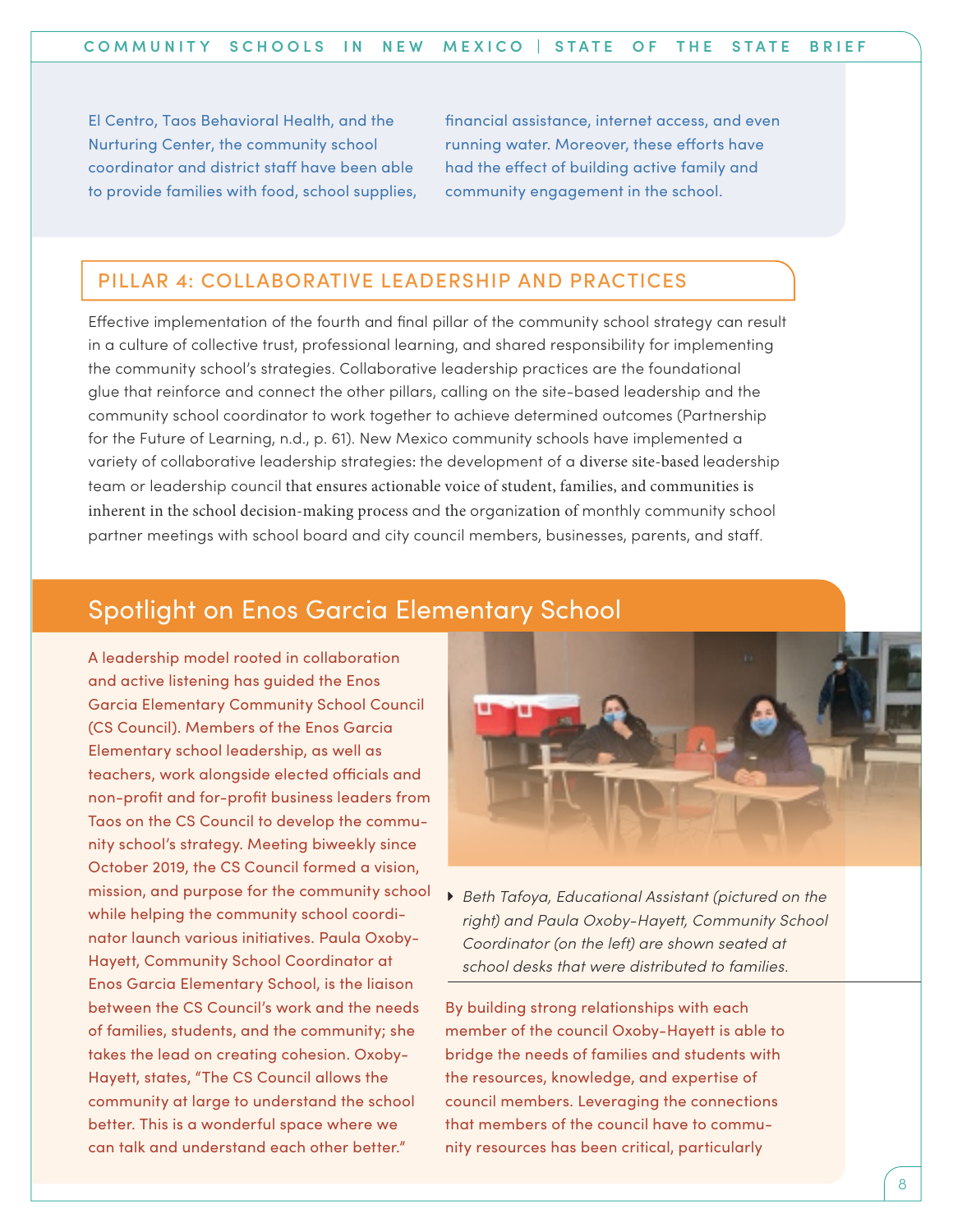during COVID. One of the CS Council's business representatives from a local utility company arranged for the use of their trucks to deliver food to families, while a non-profit member provided tutoring for students.

To actively listen to the needs of students, the CS Council implemented a school-wide needs assessment survey in August 2020, with plans to administer it annually. Based on data that included 333 responses, the CS Council developed and agreed upon three priority areas: increase family access to food, support

students and parents through tutoring, and support families with access to and use of technology. To work on these priority areas, the CS Council developed goals, outcomes, and measures that it will use to monitor progress. For example, the survey results demonstrated that about 70 percent of parents have children who use their kitchen table for distance learning. This prompted school staff to help families create a learning space by offering them school desks to take home.

#### Community Schools and the COVID-19 Pandemic

As grantees were beginning to launch the community school strategy at their sites, they were also facing the challenges of the emerging pandemic. These schools had to quickly pivot from longer-term implementation plans to emergency responses that addressed new and immediate family and student needs, including distance learning formats. In many cases, the early planning efforts by grantees positioned them well to respond to emerging community and student needs. In July 2020, the NM PED surveyed grantees to identify the extent to which they believed their community schools were able to meet stakeholder needs during the COVID-19 pandemic and the additional supports they were able to provide for their communities.

Community school grantees indicated that they were able to meet a variety of student and family needs during school closures and remote learning. In response to open-ended questions about how they were most able to meet the specific needs of their community, the most frequently reported responses included: 1) communicating regularly with students and families (56 percent of respondents), 2) helping students access nutritious meals (60 percent of respondents), and 3) offering technology support for students and families during online instruction (56 percent of respondents).

When asked about their greatest accomplishments during the pandemic, multiple respondents offered that they were proud of their school staff and community partners' ability to work together as a caring, committed team, to a) provide continuous remote learning for students and to b) support families with nutritious meals.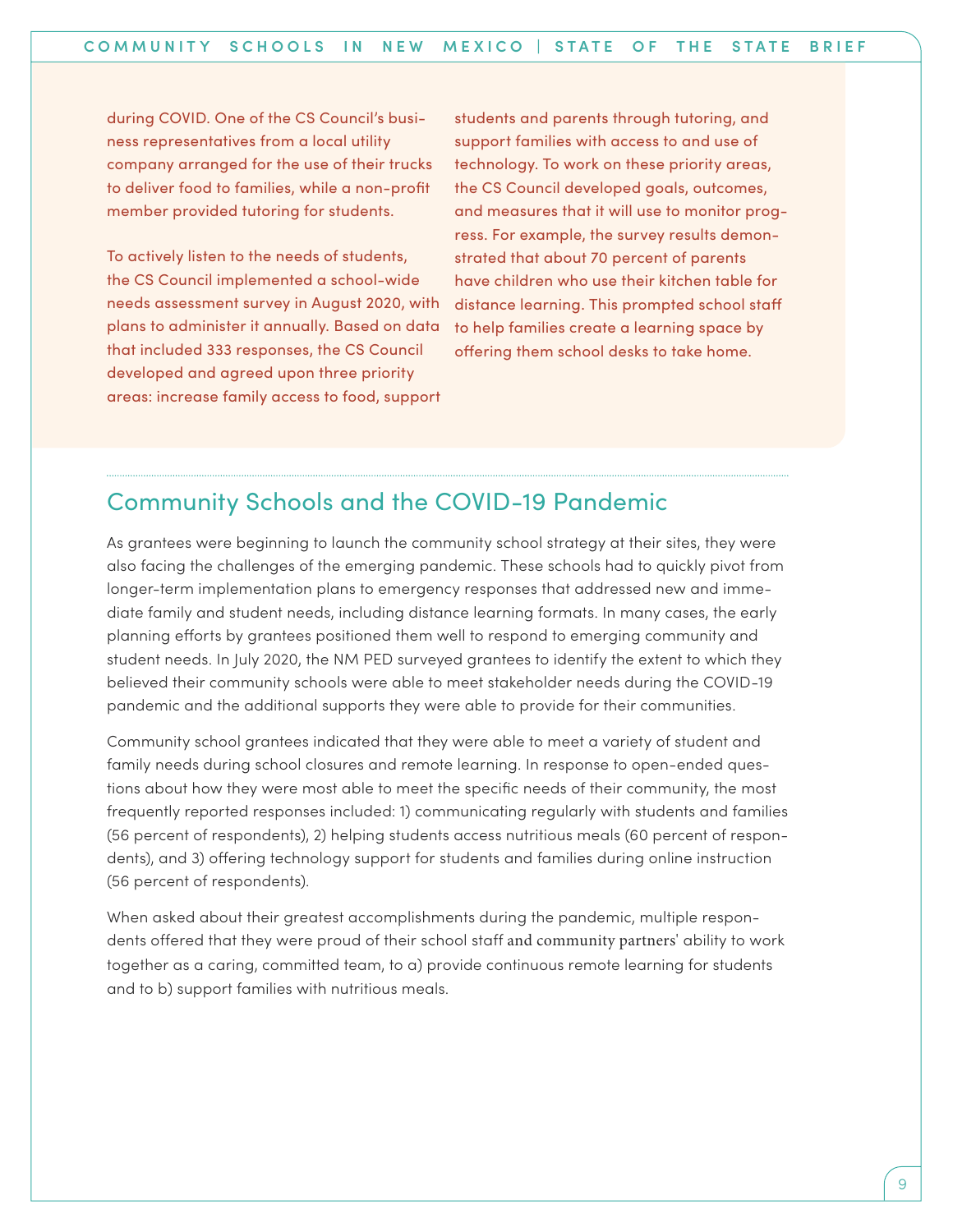## Conclusion

As noted in the Learning Policy Institute's recent report, *Improving Education the New Mexico Way* (Oakes et al., 2020), the community school strategy addresses documented inequities in New Mexico schools, including limited opportunities for expanded learning time and social and health services for at-risk students (NM Center on Law and Poverty, 2018). Although New Mexico community school grantees are in the early stages of implementation, the schools are identifying strategies aligned with the four pillars of community schools that respond to identified needs expressed by the community. The early implementation of community schools in New Mexico holds promise for the potential to build and scale these early efforts across the state and for "achieving the goals of the Community Schools Act for Federal, State, local, and Tribal governments to work together with community-based organizations to improve coordination, delivery, effectiveness, and efficiency of services provided to students and families" (Oakes, et al., 2020, p.11).

#### References

- Johnston, W. R., Engberg, J., Opper, I. M., Sontag-Padilla, L., & Xenakis, L. (2020). Illustrating the promise of community schools: An assessment of the impact of the New York City community schools initiative. [https://www.rand.org/pubs/research\\_reports/RR3245.html.](https://www.rand.org/pubs/research_reports/RR3245.html)
- New Mexico Public Education Department. (n.d.). NM PED leadership. [https://webnew.ped.](https://webnew.ped.state.nm.us/bureaus/nmpedleadership/) [state.nm.us/bureaus/nmpedleadership/](https://webnew.ped.state.nm.us/bureaus/nmpedleadership/)
- NM Center on Law and Poverty. (2018). Yazzie/Martinez Decision & Order. <http://nmpovertylaw.org/order-decison-2018-07-20/>
- Oakes, J., Espinoza, D., Darling-Hammond, L., Gonzales, C., DePaoli J., Kini, T., Hoachlander, G., Burns, D., Griffith, M., Leung, M. (2020). Improving education the New Mexico way: An evidence-based approach. Learning Policy Institute. [https://learningpolicyinstitute.](https://learningpolicyinstitute.org/sites/default/files/product-files/New_Mexico_Improving_Education_REPORT.pdf) [org/sites/default/files/product-files/New\\_Mexico\\_Improving\\_Education\\_REPORT.pdf](https://learningpolicyinstitute.org/sites/default/files/product-files/New_Mexico_Improving_Education_REPORT.pdf)
- Oakes, J., Maier, A., & Daniel, J. (2017). Community schools: An evidence-based strategy for equitable school improvement. Learning Policy Institute.

[https://learningpolicyinstitute.org/product/](https://learningpolicyinstitute.org/product/community-schools-equitable-improvement-brief) [community-schools-equitable-improvement-brief](https://learningpolicyinstitute.org/product/community-schools-equitable-improvement-brief)

- Partnership for the Future of Learning. (n.d.). Community schools playbook: A practical guide to advancing community schools strategies. [https://communityschools.](https://communityschools.futureforlearning.org/) [futureforlearning.org/](https://communityschools.futureforlearning.org/)
- The New Mexico Community Schools Act. House Bill 589. (April 3, 2019). <https://nmlegis.gov/Sessions/19%20Regular/final/HB0589.pdf>